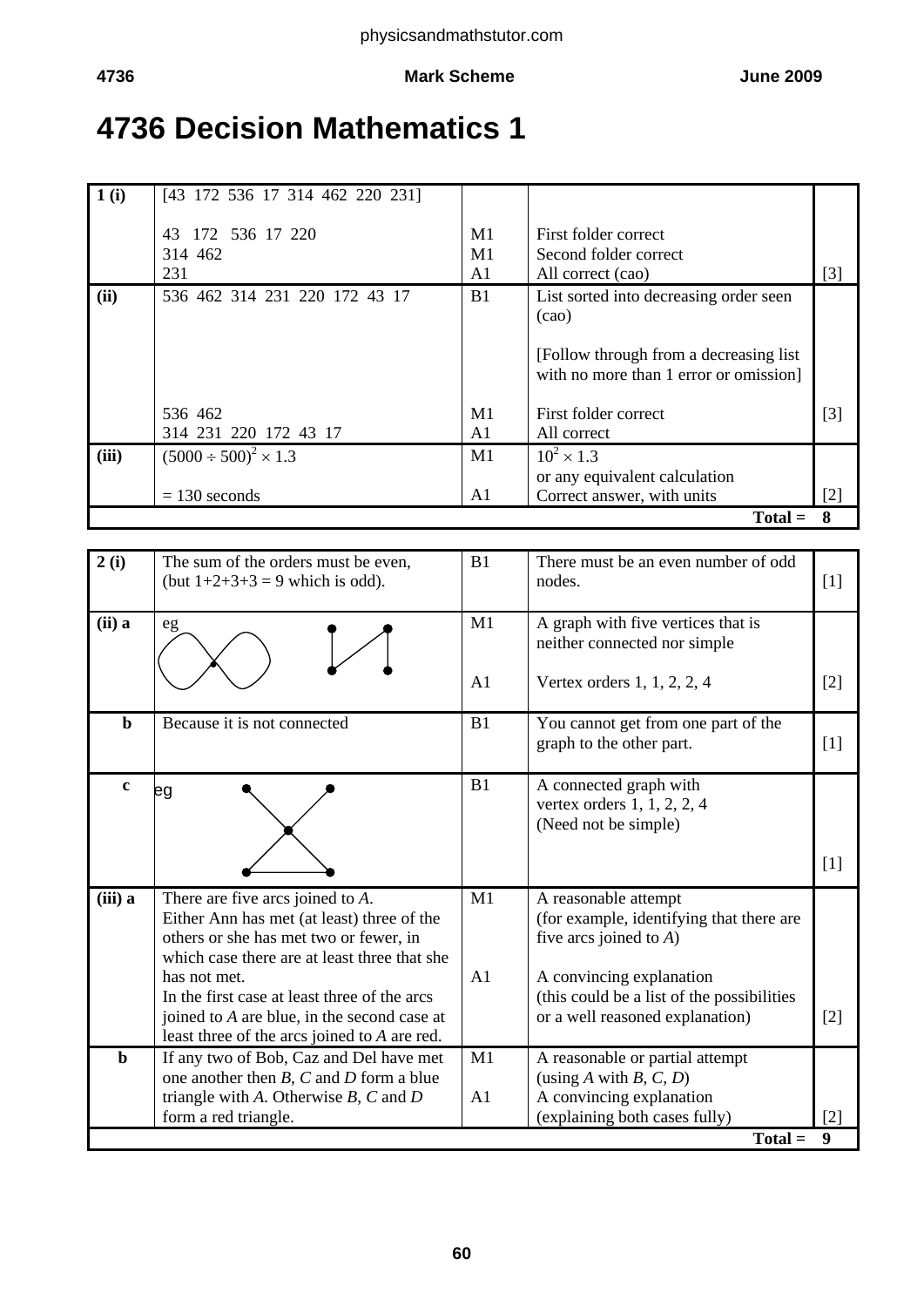## physicsandmathstutor.com

## **4736 Mark Scheme June 2009**

| $\mathbf{3}$ | $y \geq x$                                            | M1             | Line $y = x$ in any form                       |       |
|--------------|-------------------------------------------------------|----------------|------------------------------------------------|-------|
| (i)          | $x + y \leq 8$                                        | M1             | Line $x + y = 8$ in any form                   |       |
|              | $x \geq 1$                                            | M1             | Line $x = 1$ in any form                       |       |
|              |                                                       | A <sub>1</sub> | All inequalities correct                       |       |
|              |                                                       |                | [Ignore extra inequalities that do not         |       |
|              |                                                       |                | affect the feasible region]                    | [4]   |
| (ii)         | (1, 1), (1, 7), (4, 4)                                | M1             | Any two correct coordinates                    |       |
|              |                                                       | A1             | All three correct                              |       |
|              |                                                       |                | [Extra coordinates given $\Rightarrow$ M1, A0] | $[2]$ |
| (iii)        | 23<br>(1, 7)                                          | M1             | Follow through if possible                     |       |
|              | 20<br>(4, 4)                                          |                | Testing vertices or using a line of            |       |
|              | At optimum, $x = 1$ and $y = 7$                       |                | constant profit (may be implied)               |       |
|              | Maximum value $= 23$                                  | A1             | Accept $(1, 7)$ identified                     |       |
|              |                                                       | A <sub>1</sub> | 23 identified                                  | $[3]$ |
| (iv)         | $2 \times 1 + k \times 7 \ge 2 \times 4 + k \times 4$ | M1             | $2 + 7k$ or implied, or using line of          |       |
|              |                                                       |                | gradient - $\frac{2}{k}$                       |       |
|              | $k \geq 2$                                            | A1             | Greater than or equal to 2 (cao)               |       |
|              |                                                       |                | $[k > 2 \Rightarrow M1, A0]$                   | $[2]$ |
|              |                                                       |                |                                                |       |
|              | $Total =$<br>11                                       |                |                                                |       |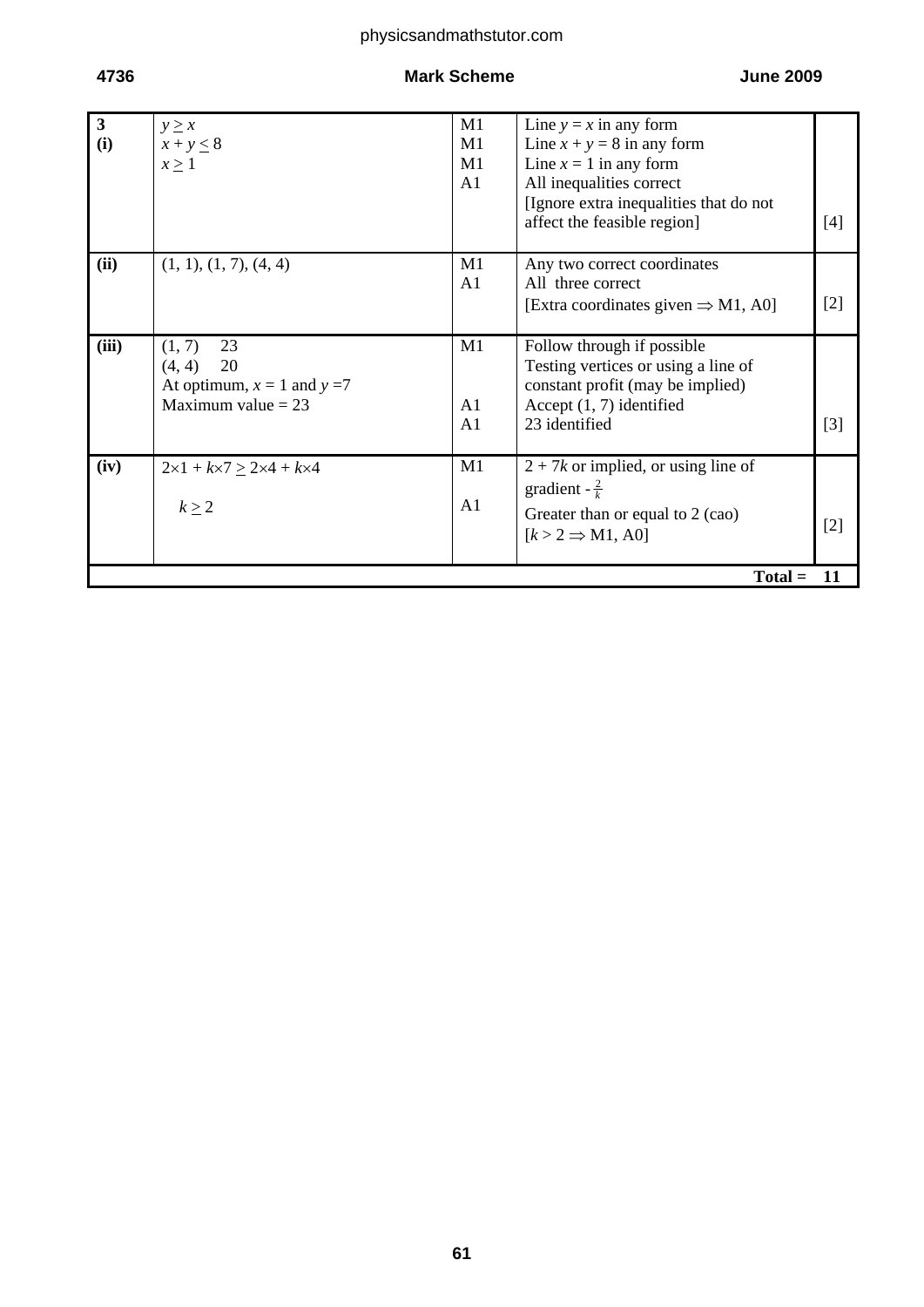## physicsandmathstutor.com

#### **4736 Mark Scheme June 2009**

| $\overline{\mathbf{4}}$<br>(i) | 8<br>$\mathbf{1}$<br>$\overline{0}$<br>6<br>8<br>E<br>$\boldsymbol{A}$                                                                                                                           | M1<br>M1<br>A1 | Both 6 and 5 shown at D<br>[5 may appear as perm label only]<br>14, 13.5 and 10.5 shown at G<br>No extra temporary labels<br>All temporary labels correct [condone |                   |
|--------------------------------|--------------------------------------------------------------------------------------------------------------------------------------------------------------------------------------------------|----------------|--------------------------------------------------------------------------------------------------------------------------------------------------------------------|-------------------|
|                                | $\sqrt{2}$<br>$\overline{2}$<br>$\overline{7}$<br>5<br>6.5<br>9.5<br>$\overline{4}$<br>5<br>$\overline{2}$<br>6 5<br>6.5<br>9.5<br>$\boldsymbol{B}$<br>$\boldsymbol{D}$<br>$\boldsymbol{F}$<br>H |                | perm values only appearing as perm<br>labels]<br>[Dep on both M marks]                                                                                             |                   |
|                                | 3<br>4.5<br>4.5<br>14 13.5 10.5<br>$\mathcal{C}_{0}^{(n)}$<br>$\boldsymbol{G}$                                                                                                                   | B1<br>B1       | All permanent labels correct<br>[may omit $G$ , but if given it must be<br>correct]<br>Order of labelling correct                                                  |                   |
|                                |                                                                                                                                                                                                  |                | [may omit $G$ but if given it must be<br>correct]                                                                                                                  |                   |
|                                | Route = $A - B - D - F - H$                                                                                                                                                                      | B1             | cao                                                                                                                                                                |                   |
| (ii)                           | Length = $9.5$ miles<br>Route Inspection problem                                                                                                                                                 | B1<br>B1       | cao<br><b>Accept Chinese Postman</b>                                                                                                                               | $[7]$<br>[1]      |
| (iii)                          | Odd nodes: $A, D, E$ and $H$                                                                                                                                                                     | B1             | Identifying or using $A, D, E, H$                                                                                                                                  |                   |
|                                | $AD = 5$ $AE = 8$ $AH = 9.5$                                                                                                                                                                     | M1             | Attempting at least one pairing                                                                                                                                    |                   |
|                                | $EH = 5$ $DH = 4.5$ $DE = 3.5$                                                                                                                                                                   | A1             | At least one correct pairing or correct                                                                                                                            |                   |
|                                | 10<br>12.5<br>13.0                                                                                                                                                                               |                | total                                                                                                                                                              |                   |
|                                |                                                                                                                                                                                                  | M1             |                                                                                                                                                                    |                   |
|                                | Repeat $AD(A-B-D)$ and $EH(E-F-H)$<br>Length = $67.5 + 10$                                                                                                                                       |                | Adding their 10 to 67.5                                                                                                                                            |                   |
|                                | $= 77.5$ miles                                                                                                                                                                                   | A1             | 77.5 (cao)                                                                                                                                                         | $\lceil 5 \rceil$ |
| (iv)                           | Repeat arcs EF and FD                                                                                                                                                                            | B1             | cao [NOT $DE$ or $D$ - $F$ - $E$ ]                                                                                                                                 |                   |
|                                | $3.5 + 67.5 = 71$ miles                                                                                                                                                                          | B1             | cao                                                                                                                                                                | $[2]$             |
| (v)                            | $A-B-C-G-F-D$                                                                                                                                                                                    | B1             | Showing route as far as $D$ and then                                                                                                                               |                   |
|                                | then method stalls                                                                                                                                                                               |                | explaining the problem                                                                                                                                             |                   |
|                                | $E$ and $H$ are missed out<br>$C - B - A - D - F - E - H - G - C$                                                                                                                                | M1             |                                                                                                                                                                    | [1]               |
| (vi)                           |                                                                                                                                                                                                  | A1             | [If final C is missing $\Rightarrow$ M1, A0]<br>[A diagram needs arrows for A1]                                                                                    |                   |
|                                | 37.5 miles                                                                                                                                                                                       | B <sub>1</sub> | 37.5 (cao)                                                                                                                                                         | $[3]$             |
| $\overline{\text{(vii)}}$      | E<br>F<br>H<br>B<br>D                                                                                                                                                                            | M1             | A spanning tree on reduced network                                                                                                                                 |                   |
|                                |                                                                                                                                                                                                  |                | (may show AB, AD)                                                                                                                                                  |                   |
|                                |                                                                                                                                                                                                  | A1             | Correct minimum spanning tree                                                                                                                                      |                   |
|                                |                                                                                                                                                                                                  |                | marked, with no extra arcs                                                                                                                                         |                   |
|                                | G                                                                                                                                                                                                | B1             | cao                                                                                                                                                                |                   |
|                                | Nodes: $B \ C \ D \ F \ E \ H \ G$<br>Weight = $16$ miles                                                                                                                                        | B1             | cao                                                                                                                                                                |                   |
|                                | [Two shortest arcs from $A$ are $AB$ and $AD$ ]                                                                                                                                                  | M1             | $8 +$ their 16 (or implied)                                                                                                                                        |                   |
|                                | $2+6+16$                                                                                                                                                                                         | A1             | cao                                                                                                                                                                |                   |
|                                | Lower bound $= 24$ miles                                                                                                                                                                         |                |                                                                                                                                                                    | [6]               |
|                                |                                                                                                                                                                                                  |                |                                                                                                                                                                    |                   |
|                                |                                                                                                                                                                                                  |                | $Total =$                                                                                                                                                          | 25                |